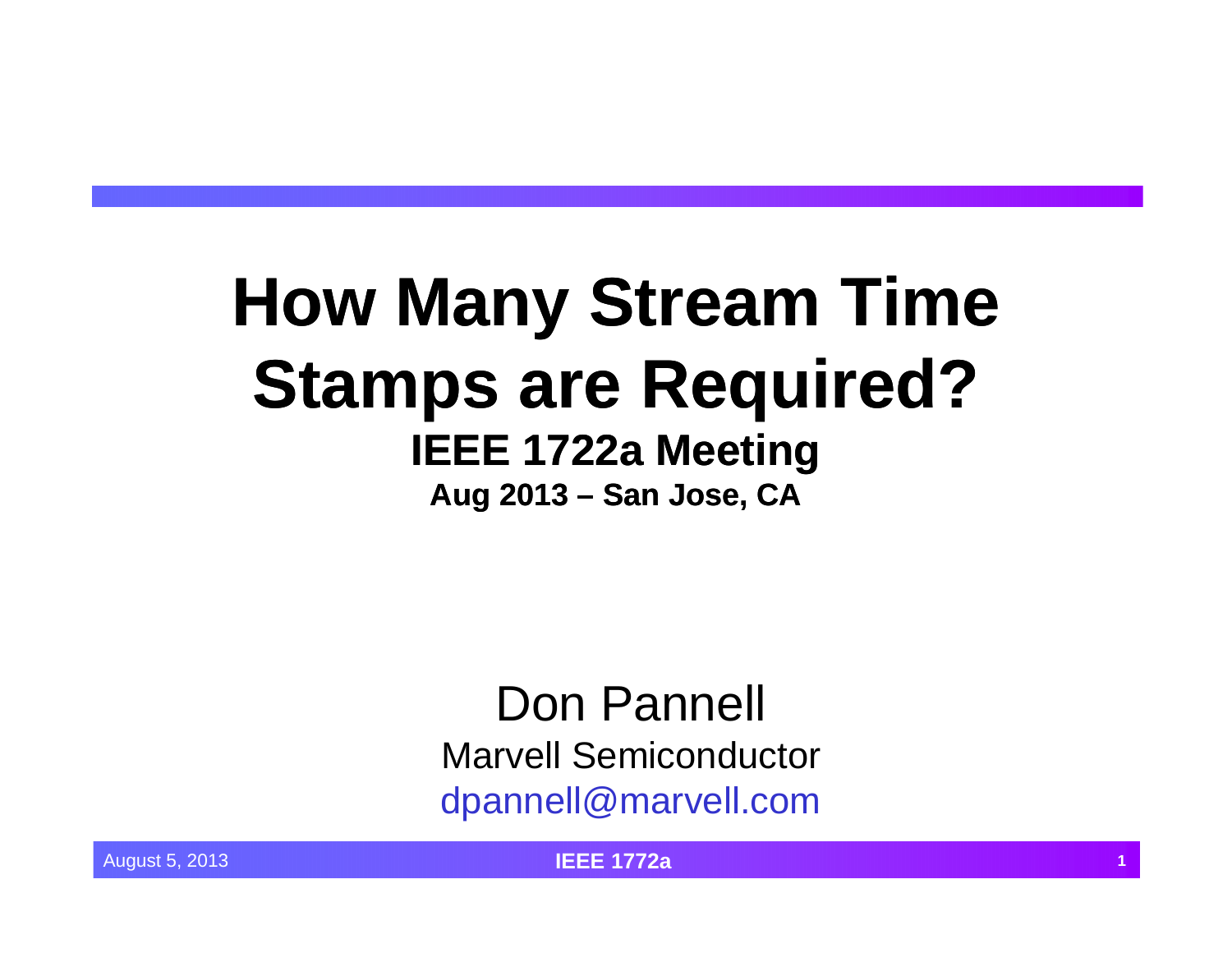# **Overview**

- Draft 5 Page 33 Line 25 states (section 8.2.8):
	- "All AVTP Audio format AVTPDU's shall set **tv** (avtp\_timestamp\_valid) field to a one (1) and contain valid data in the **avtp\_timestamp** field."
- While this appears to be a simplification of designs  $(i.e., there are no options), this isn't necessarily$ "simpler" to build cost effectively:
	- –Old Section 6 48KHz Audio generates 6000 **ts**/sec
	- –New Section 8 48KHz Audio generates 8000 **ts**/sec!
	- –Can be 192000 **ts**/sec for 48 KHz 1 sample/frame!!!
- How many ts/sec do we really need?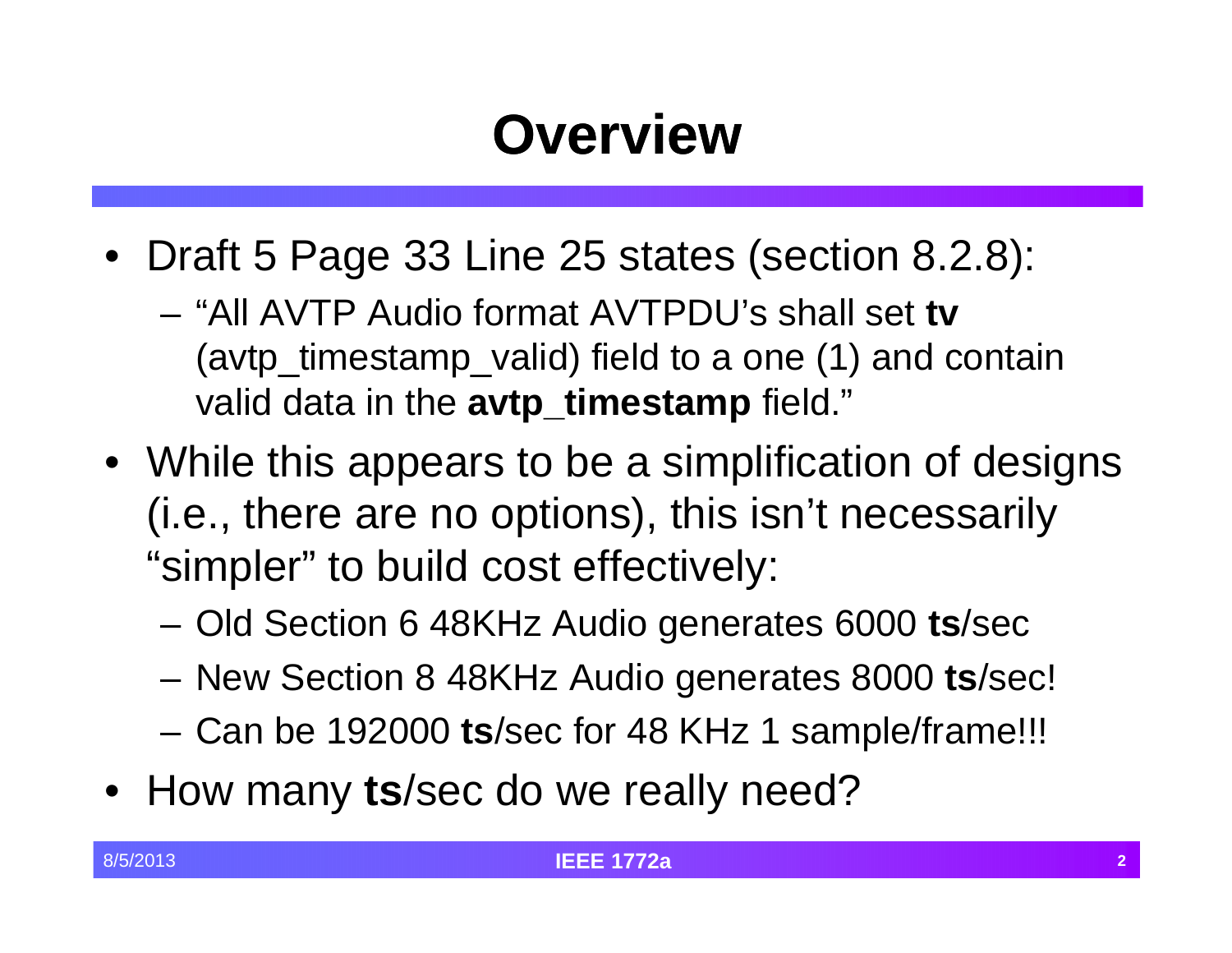# **Goal**

- Require enough **ts**/sec (time stamps per second) for the target use cases and markets
- Propose to change Draft 5 Page 33 Line 25 to be:
	- "At a maximum time spacing of ??? uSec AVTP Audio format AVTPDU's shall set **tv** (avtp\_timestamp\_valid) field to a one  $(1)$  and contain valid data in the **avtp\_timestamp** field.
- What time spacing amount is needed?
	- A 1000 frame/sec stream can't do better than a time spacing of 1 mSec between valid **ts**'s (and that is with every **ts** being valid!)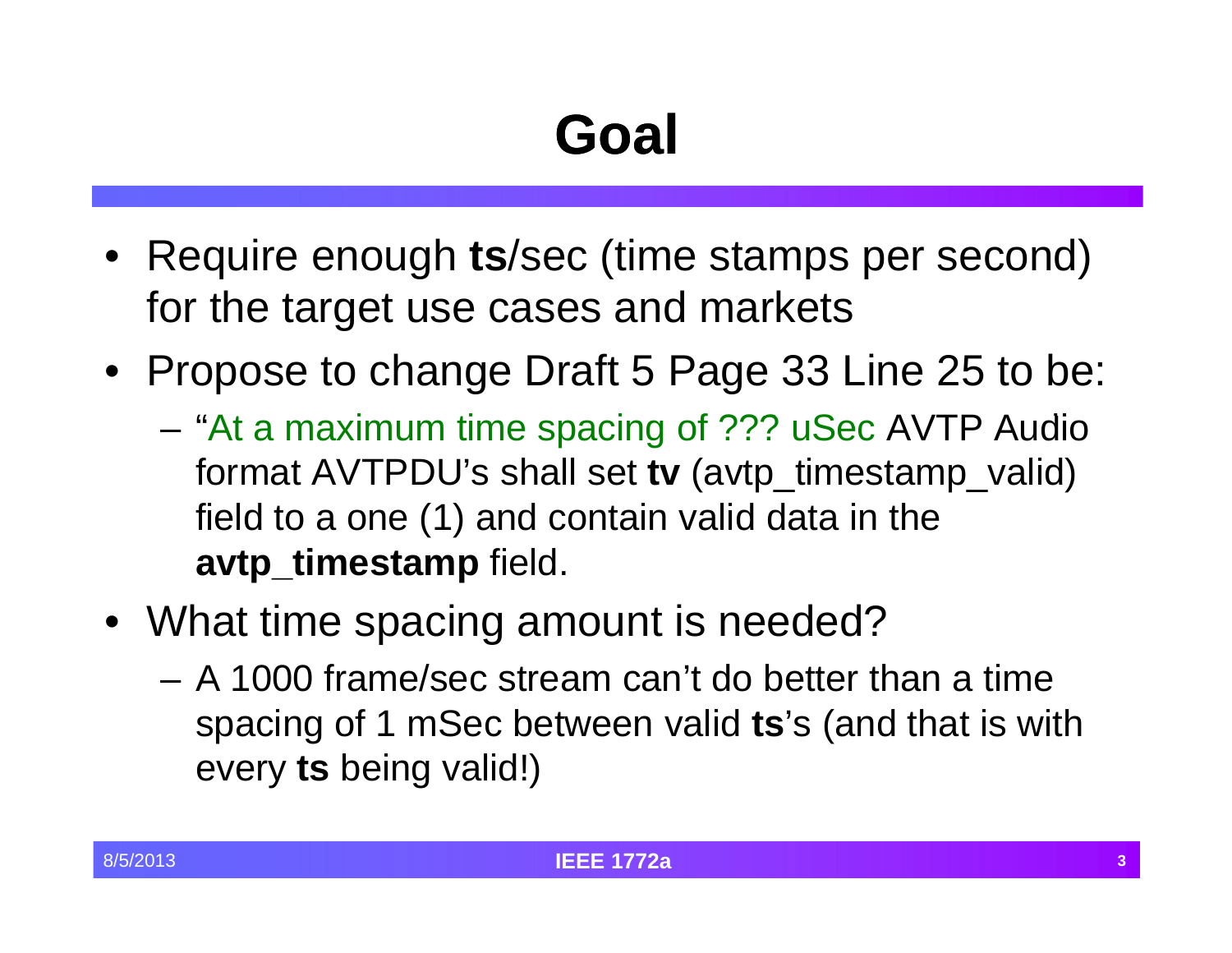# **Reality**

- In AVTP the avtp\_timestamp is compared to IEEE 802.1AS time in the device to re-create the stream's media clock (if a Clock Reference Stream) is not be used.
- IEEE 802.1AS time is updated by its protocol no faster than 8 times a second
- To stay locked, we really only need 16 **ts**/sec or 1 every 62.5 mSec!

2x the IEEE 802.1AS update rate is used due to Nyquist

• But there are other use cases that require more: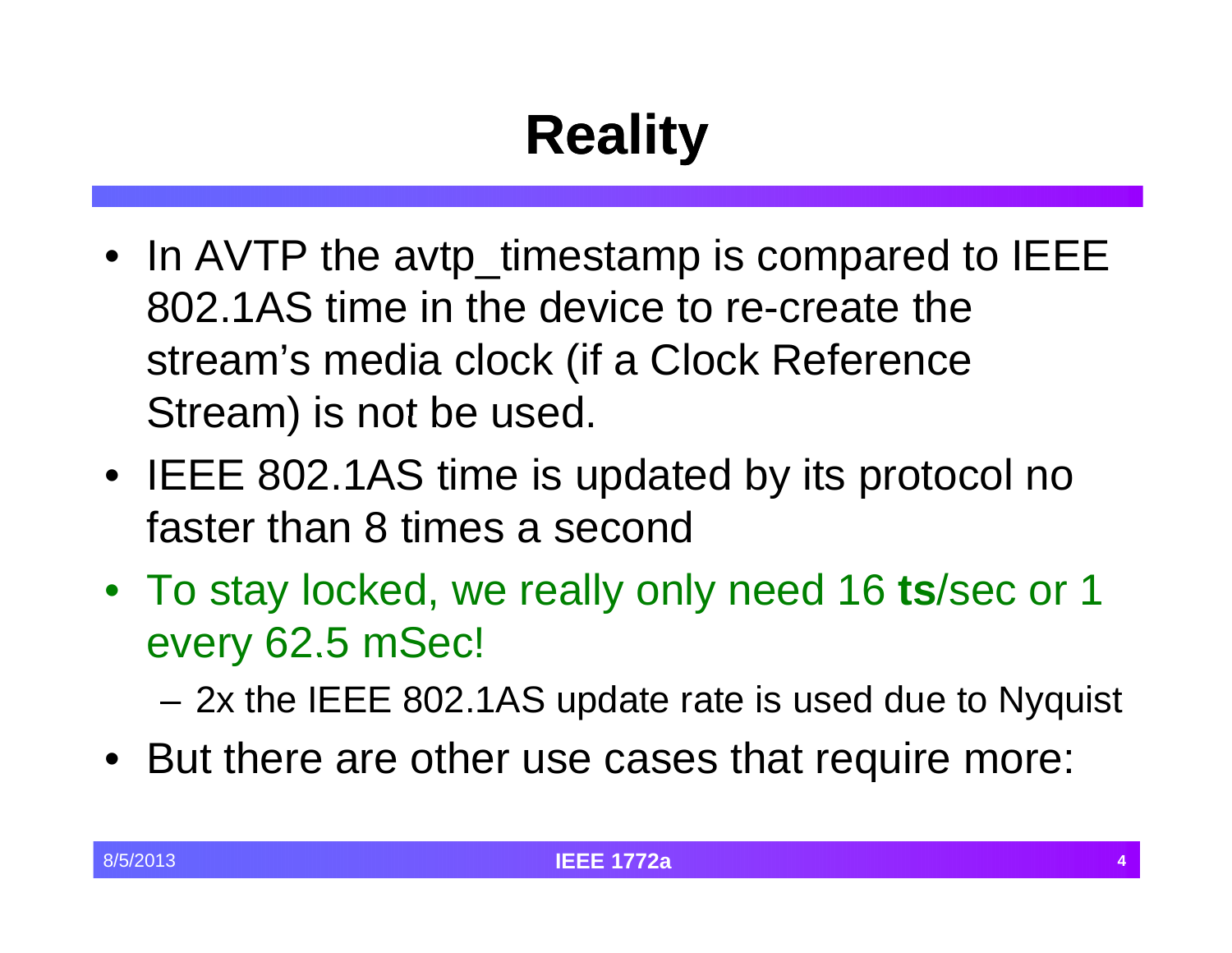## **Use Case 1**

- Connecting to a stream already in process
	- Assume Listener is already locked to 802.1AS time
	- Before stream connection the Listener already knows the target media frequency from SRP – so its PLL/VCO is powered up and set to this target
	- As the stream starts being received by the Listener, its needs to lock/adjust its media clock to the stream's **ts**'s
	- This is like the case shown in Media Clock Stabilization Time – Part 2 by Czekaj as it's a PPM shift
		- http://grouper.ieee.org/groups/1722/contributions/2013/Media%2 0Clock%20Stabilization%20Part%20Two\_one.pdf
	- –– This fine tuning process can't start until 2 **ts** are valid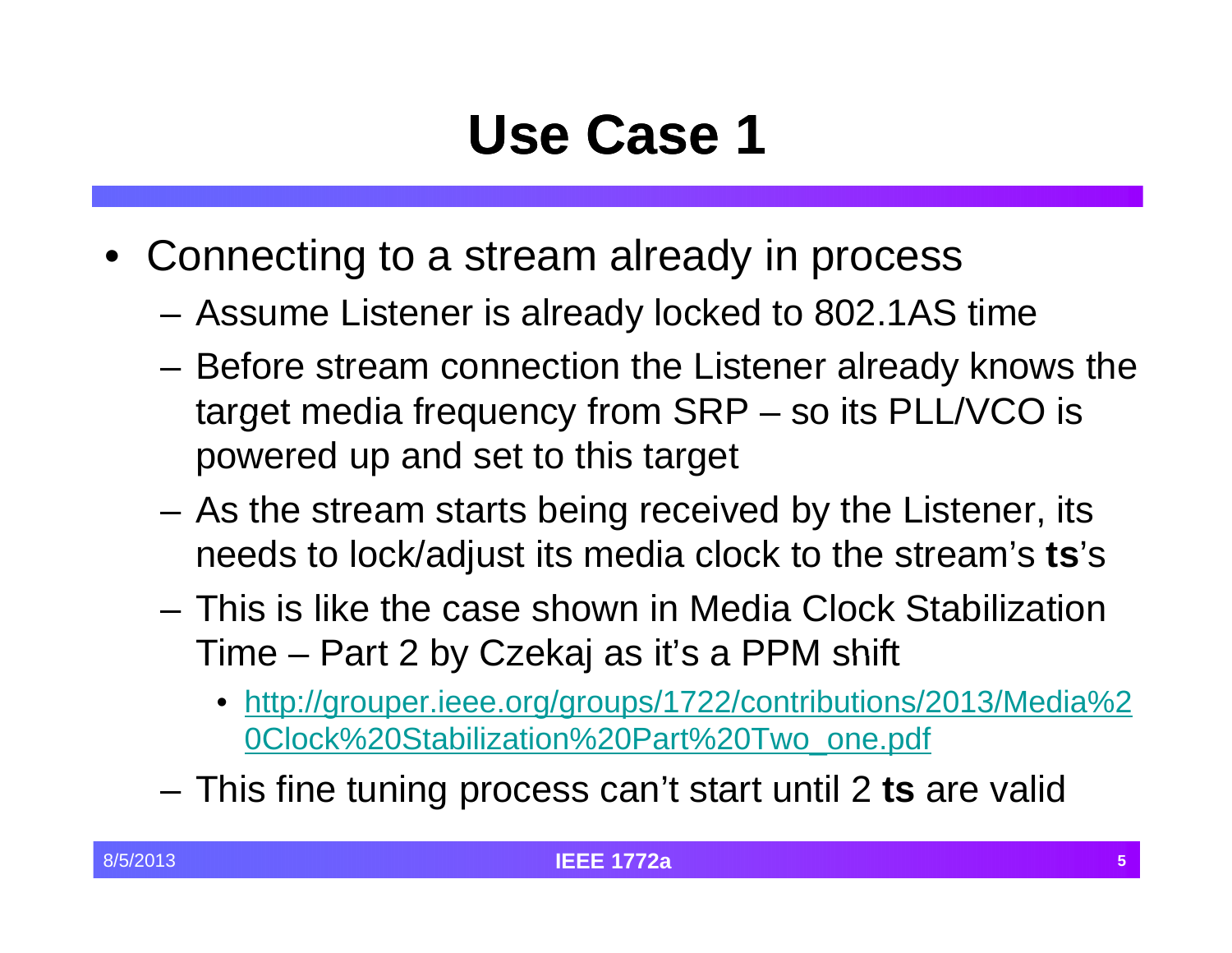### **Use Case 2**

- Starting a stream from a dead start
	- Listener may or may not be locked to 802.1AS time
	- Before the stream is sent to the Listener it already knows the target media frequency from SRP – but its PLL/VCO is powered down saving power!
	- As the stream starts being received by the Listener, its needs to power up its media clock & lock to the stream's **ts**'s
	- $-$  This is worse than the previous case as the media PLL  $\,$ was powered down
	- –But the power up of the PLL can start on the 1<sup>st</sup> received frame of the stream even if the **ts** is not valid!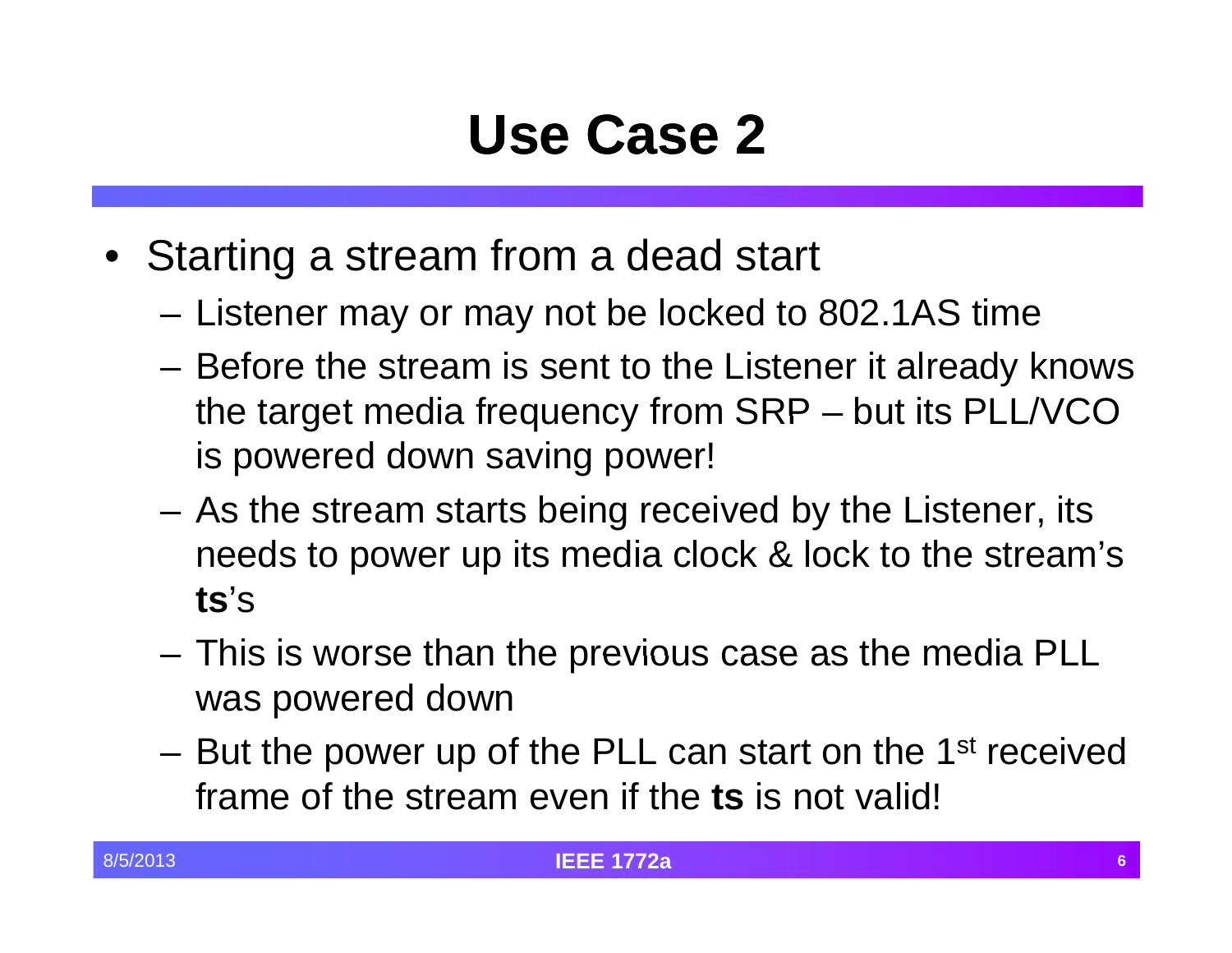# **Physics**

• Adjusting a clock takes time (PPM adjustments) & needs a minimum of 2 **ts**'s to start

–Clocks may take typically 10 to 20 uSec to adjust

• Starting <sup>a</sup> clock takes more time (powering it up) & and needs a "power-up" indication (i.e., receiving the 1<sup>st</sup> frame, **ts** valid or not) and then it performs the Adjusting a clock function above

–Clocks may take typically 50 to 100 uSec

- These times are not going to effect the number of **ts** that are needed by much at all
- But if an AMP is powered down that will take longer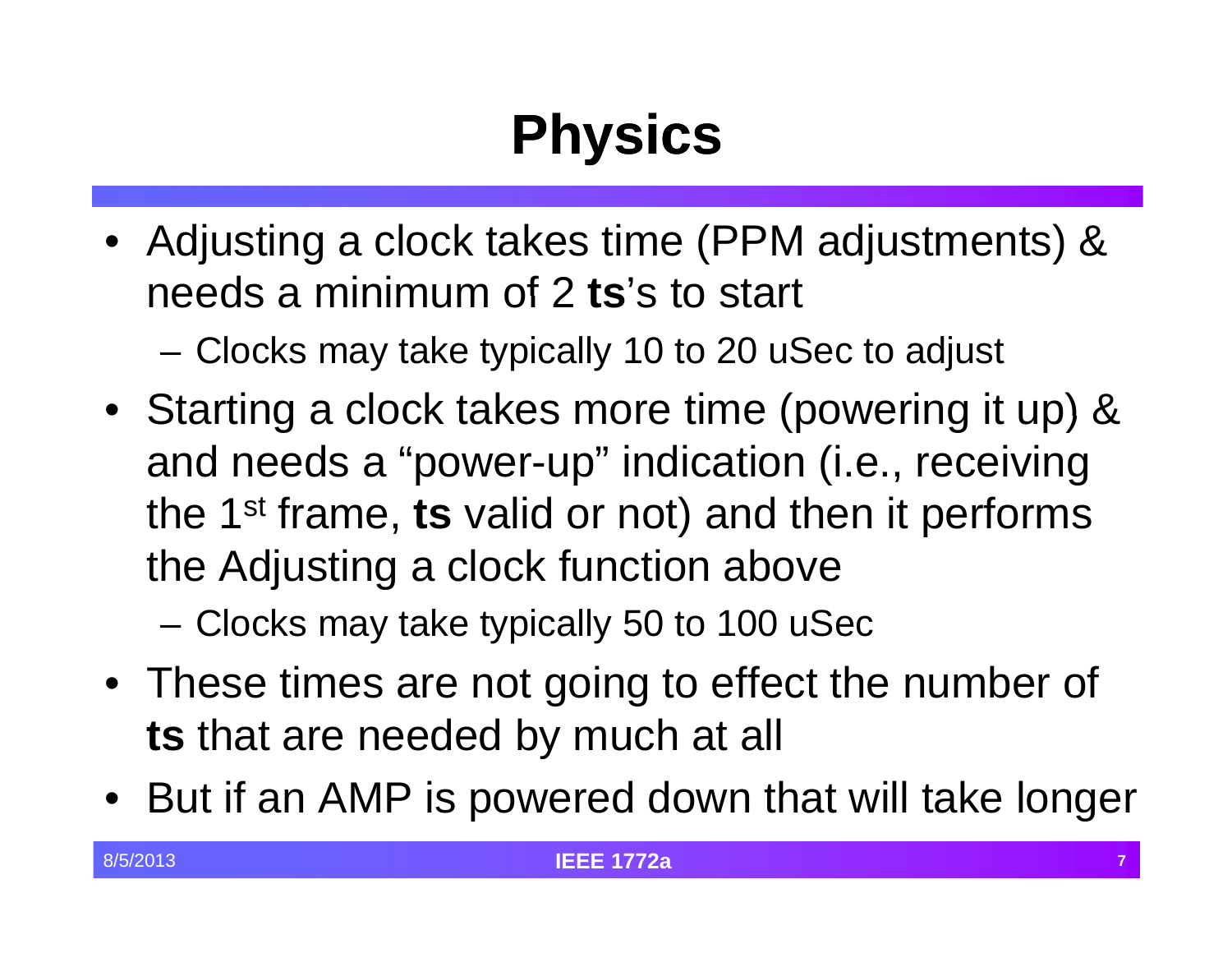#### **Human Perception**

- How much time can elapse before something is 'perceived' to not be instantaneous?
	- Video industry has used 500mSec to change channels
	- Audio industry has used 10mSec to play an instrument
	- Switch de-bounce requirements is in the 1-20mSec range (time delay before a 'button' is registered)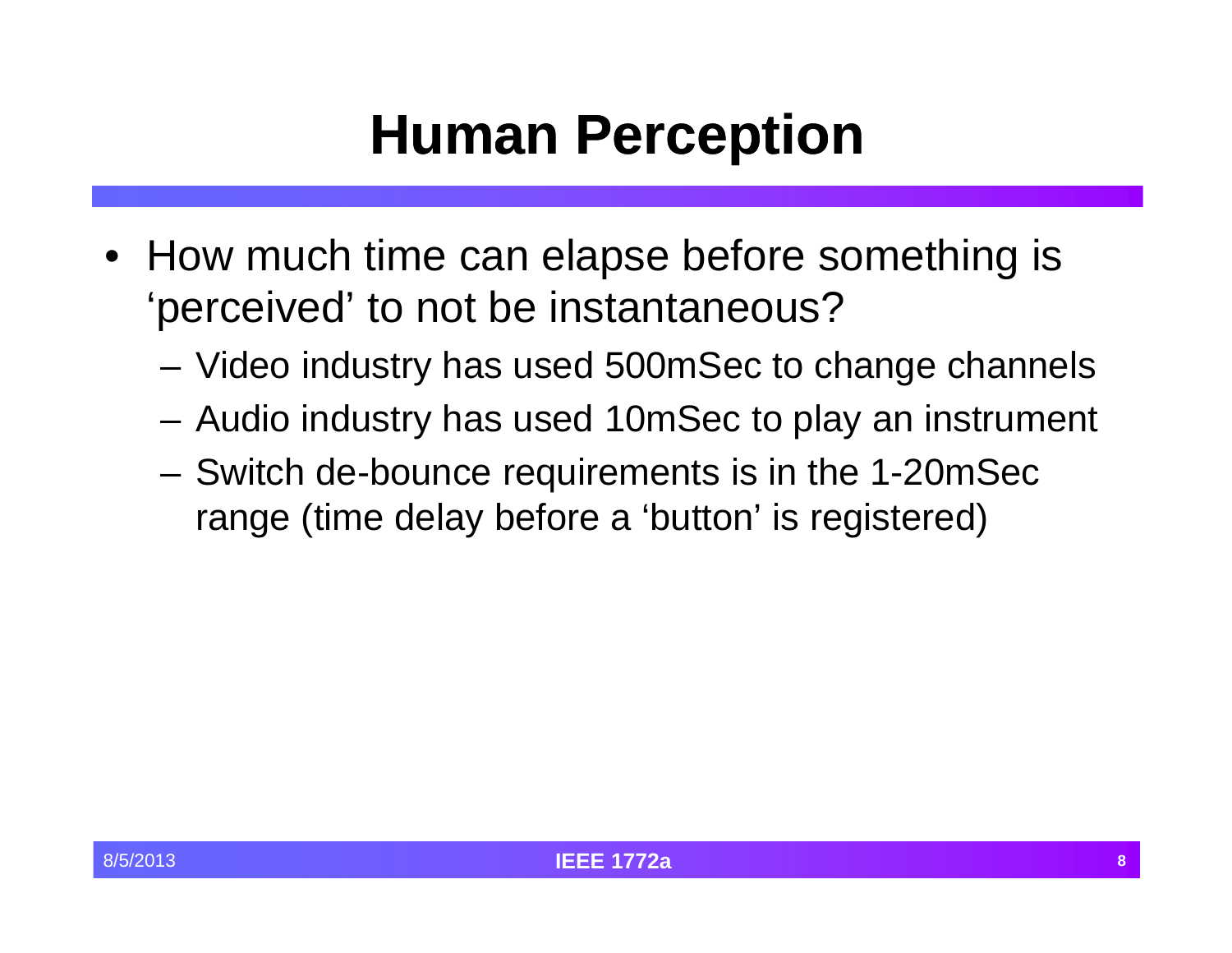# **Our Current Worst Case**

- At our longest 1000 uSec FQTSS Observation **I**nterval we get no more than 1000  $\textbf{ts}/\textbf{sec}$  or 1  $\textbf{ts}$ every 1 mSec.
	- $-$  In this case it takes 2 mSec worst cast to get two valid **ts**'s (assuming all frames have **ts**'s)
	- $-$  Then the 20 uSec time to adjust the PLL  $\,$
	- –This is within the perception of instantaneous for Audio
- But our longest Transmit Interval is 1088 uSec so this is 919 **ts**/sec or 1 **ts** every 1.088 mSec
	- This is for 44.1 kHz & its derivatives
	- This works out to be 2.176 mSec to get 2 **ts**'s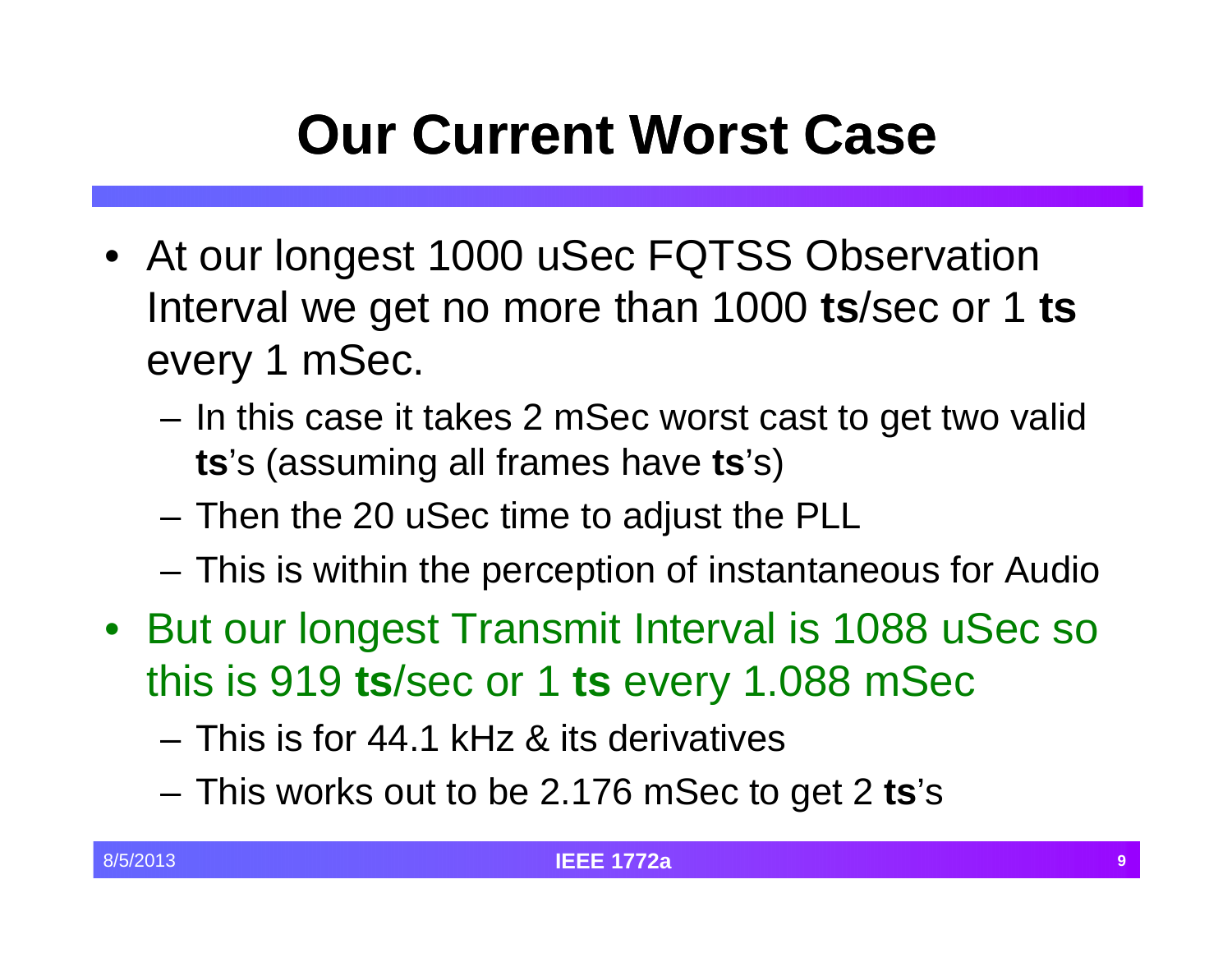# **Proposal**

- Propose to change Draft 5 Page 33 Line 25 to be:
	- "At a maximum time spacing of 1.1 mSec AVTP Audio format AVTPDU's shall set **tv** (avtp\_timestamp\_valid) field to a one  $(1)$  and contain valid data in the **avtp\_timestamp** field.
- This works with all FQTSS Observation Intervals
	- 125 uSec to 1000 uSec
- An implementation can still choose to provide **ts**'s on every frame – but doing so will not provide for any added perceptible performance as everything locks within 2.2 mSec